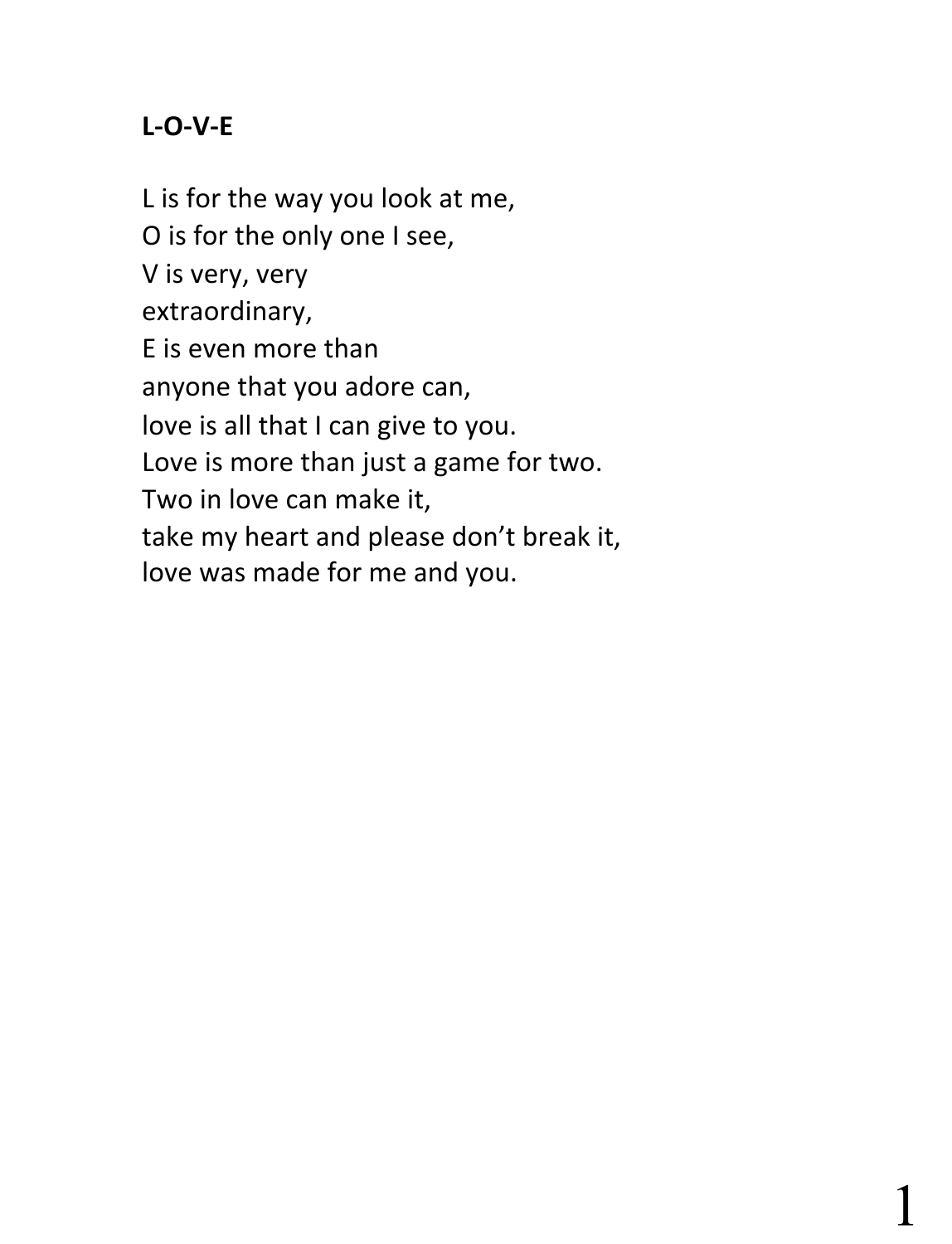## **Loch Lomond**

By yon bonnie banks and by yon bonnie braes, where the sun shines bright in Loch Lomond, where me and my true love were ever wont to gae, on the bonnie bonnie banks o' Loch Lomond.

O ye'll tak' the high road an' I'll tak' the low road, an' I'll be in Scotland afore ye, but me and my true love will never meet again,

on the bonnie bonnie banks o' Loch Lomond.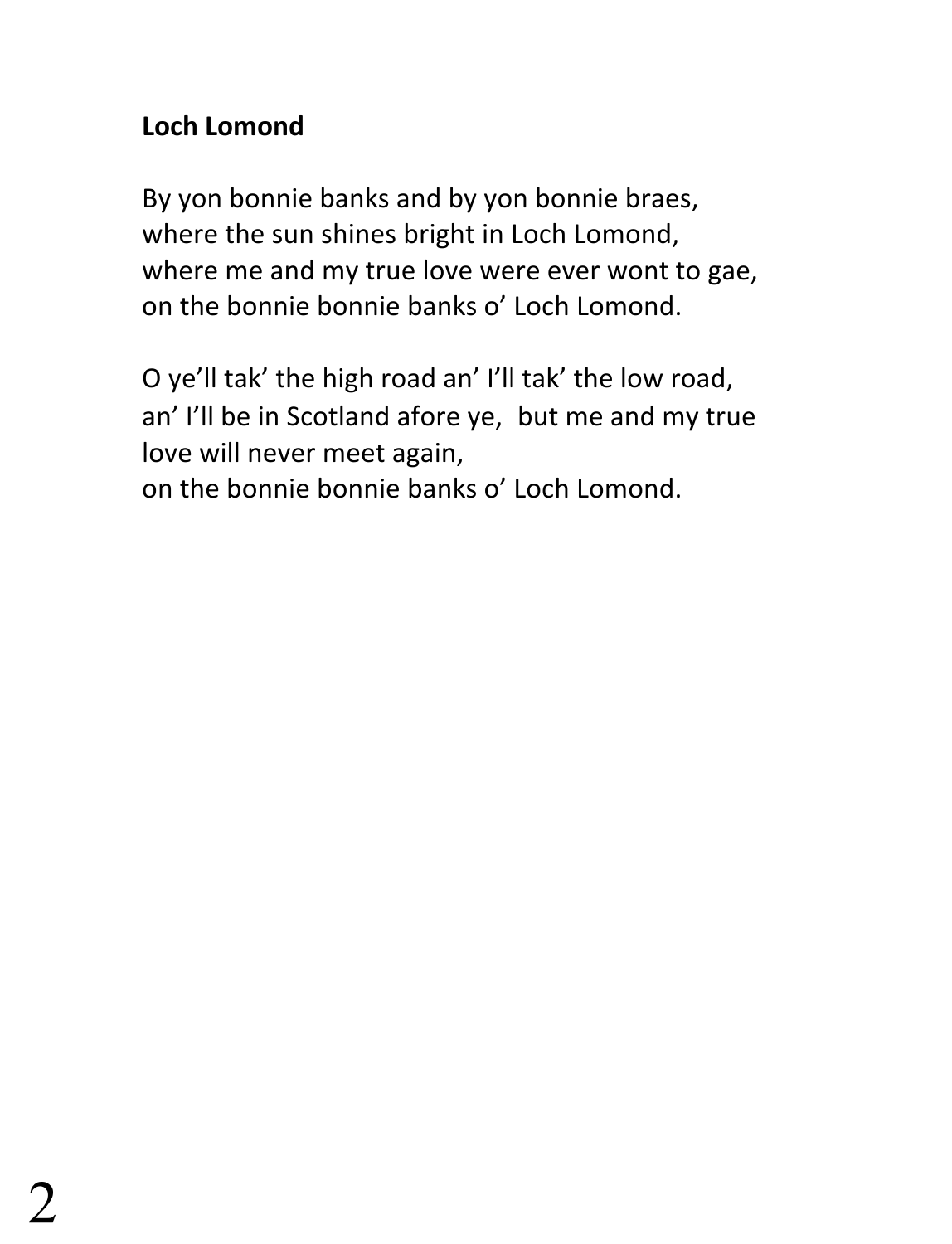# **A Dream is a Wish your Heart Makes**

A dream is a wish your heart makes, when you're fast asleep. In dreams you will lose your heartaches, whatever you wish for you keep.

Have faith in your dreams and someday, your rainbow will come smiling through. No matter how your heart is grieving, if you keep on believing, the dream that you wish, will come true.

## **Edelweiss**

Edelweiss, Edelweiss, ev'ry morning you greet me. Small and white, clean and bright, you look happy to meet me.

Blossom of snow may you bloom and grow. Bloom and grow for ever. Edelweiss, Edelweiss, bless my homeland for ever.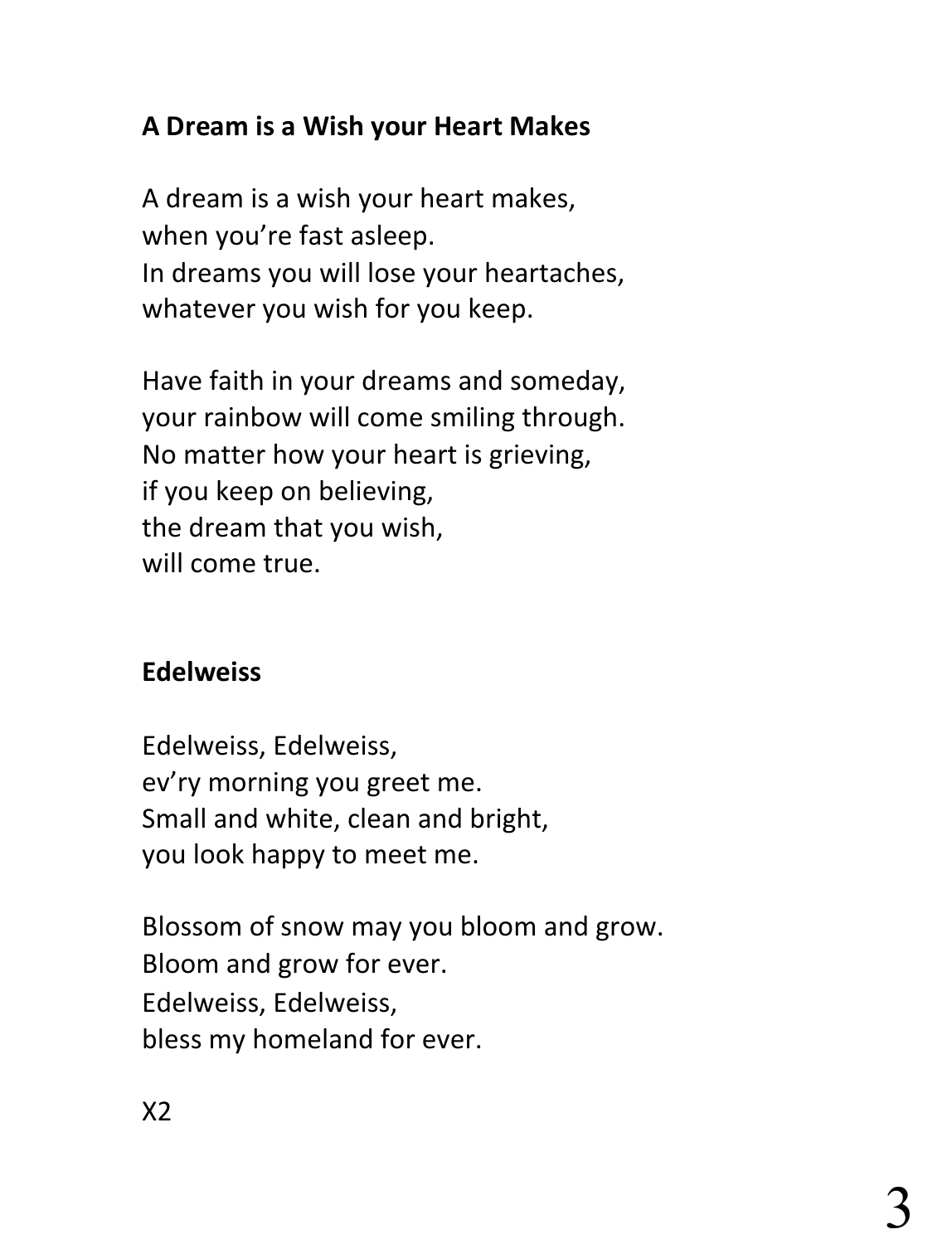#### **Ye Banks and Braes**

Ye banks and braes o' bonnie Doon, how can ye bloom sae fresh and fair. How can ye chant ye little birds and I sae weary fu' o' care!

Ye'll break my heart ye warblin' birds that wanton through the flowerin' thorn. Ye'll mind me o' deperted joys, Deperted never to return.

Aft ha'e I roved by bonnie Doon, to see the rose and woodbine twine. And ilka birds sang o' its love and fondly sae did I o'mine

Wi lightsome heart I pu'd a rose fu' sweet upon its thorny tree. But my false lover stole my rose, But ah! he left the thorn wi' me.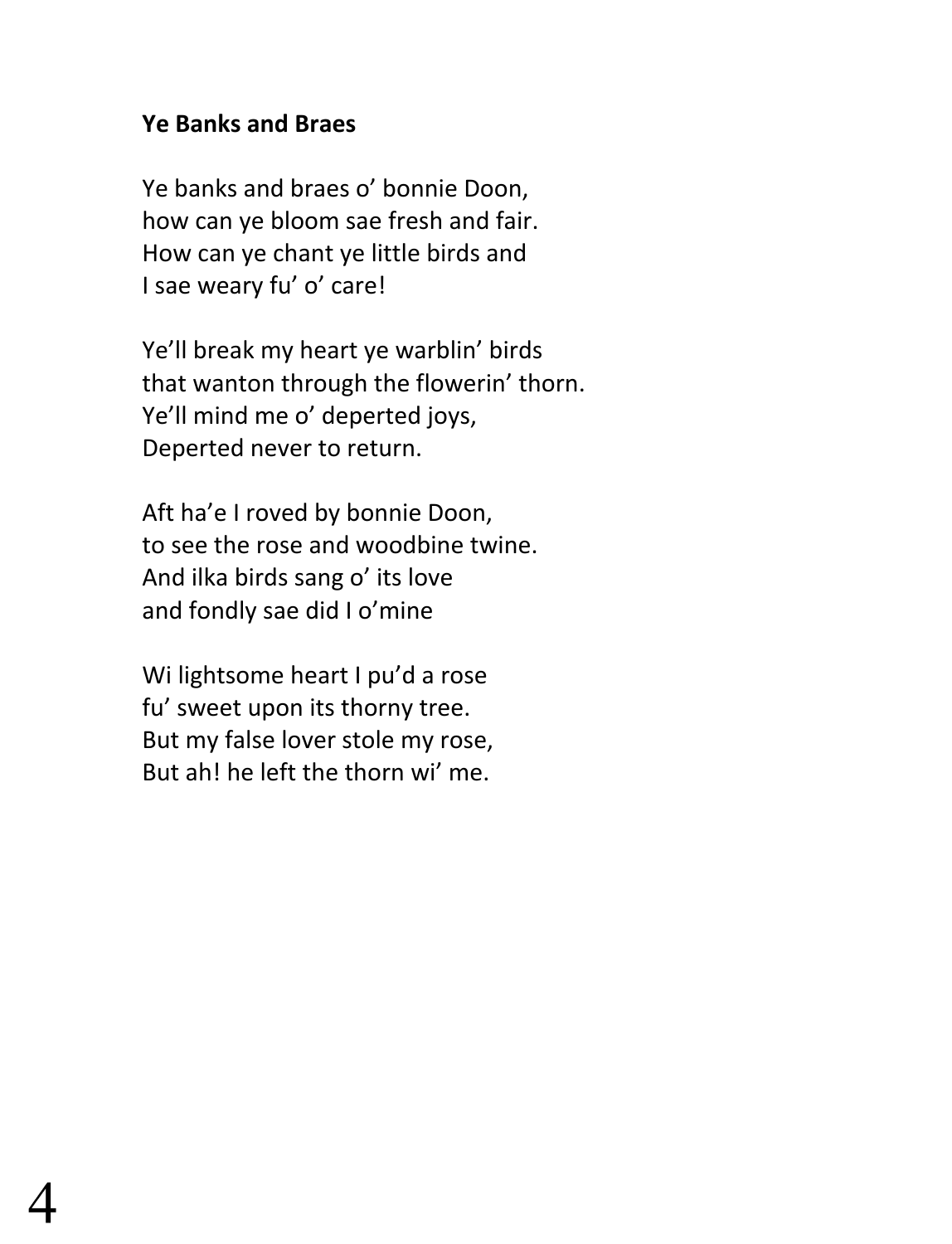#### **La la lu**

La la lu, La la lu, oh my little star sweeper, I'll sweep the stardust for you.

La la lu, La la lu, little soft, fluffy sleeper, here comes a pink cloud for you.

La la lu, La la lu, little wandering angel, fold up your wings for tonight.

La la lu, La la lu, and may love be your keeper.

La la lu, La la lu, La la lu.

### **Eriskay Love Lilt**

| Vair me o ro van o,    | Vair me o ro van o,    |
|------------------------|------------------------|
| Vair me o ro van ee,   | Vair me o ro van ee,   |
| Vair me o ru o ho,     | Vair me o ru o ho,     |
| Sad am I without thee. | Sad am I without thee. |

| When I'm lonely, dear white heart, Thou'rt the music of my heart, |                                   |
|-------------------------------------------------------------------|-----------------------------------|
| Black the night or wild the sea,                                  | Harp of joy, oh crotch mo cree,   |
| By live light my foot finds,                                      | Moon of guidance by night,        |
| The old pathway to thee.                                          | Strength and light thou'rt to me. |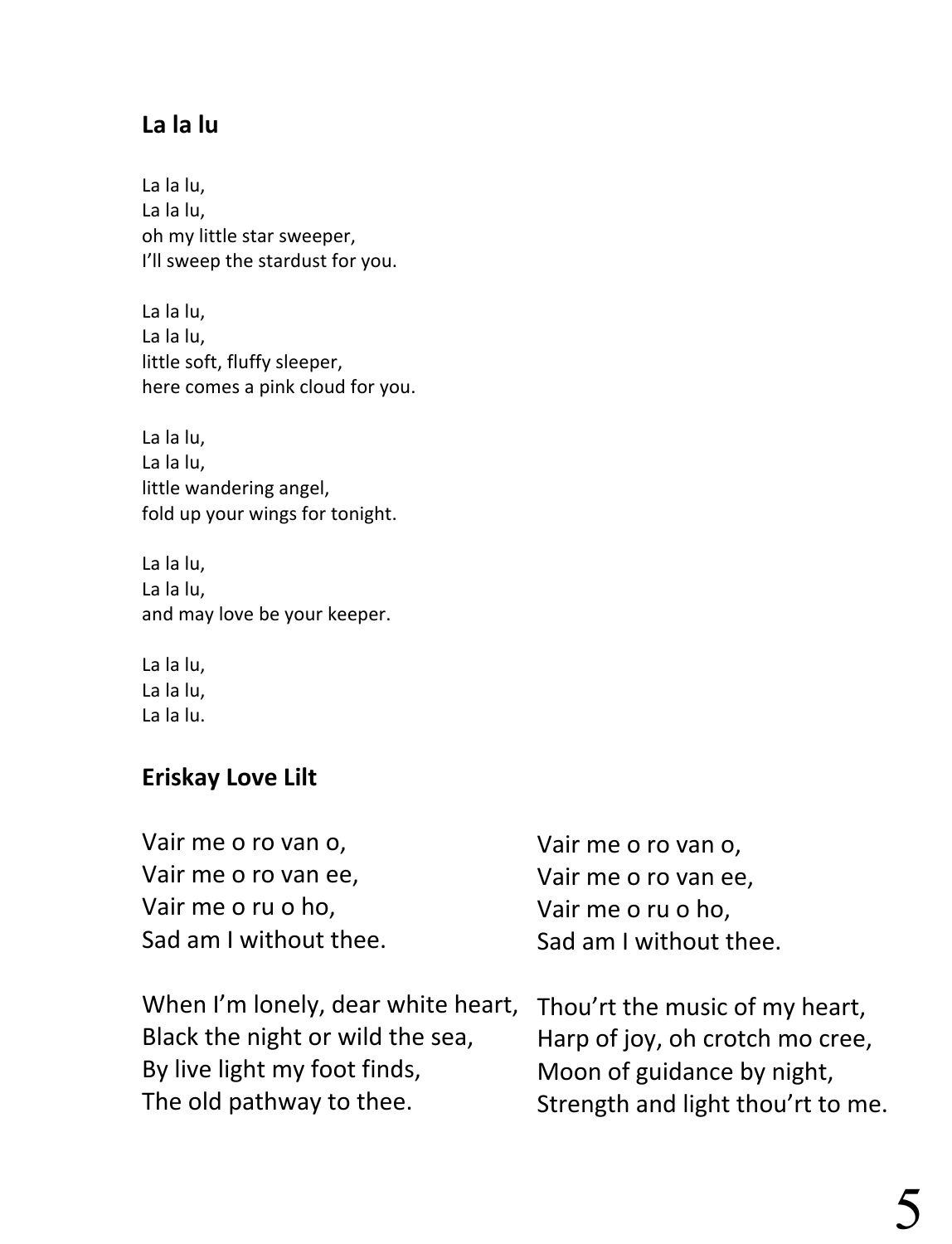## **Walking on Sunshine**

I used to think maybe you love me, now baby I'm sure. And I just can't wait till the day when you knock down my door. Now, ev'ry time I go for the mailbox, gotta hold myself down, 'cos I just can't wait till you write me your coming around.

I'm walking on sunshine, woh I'm walking on sunshine, woh I'm walking on sunshine, woh and don't it feel good! Alright now and don't it feel good!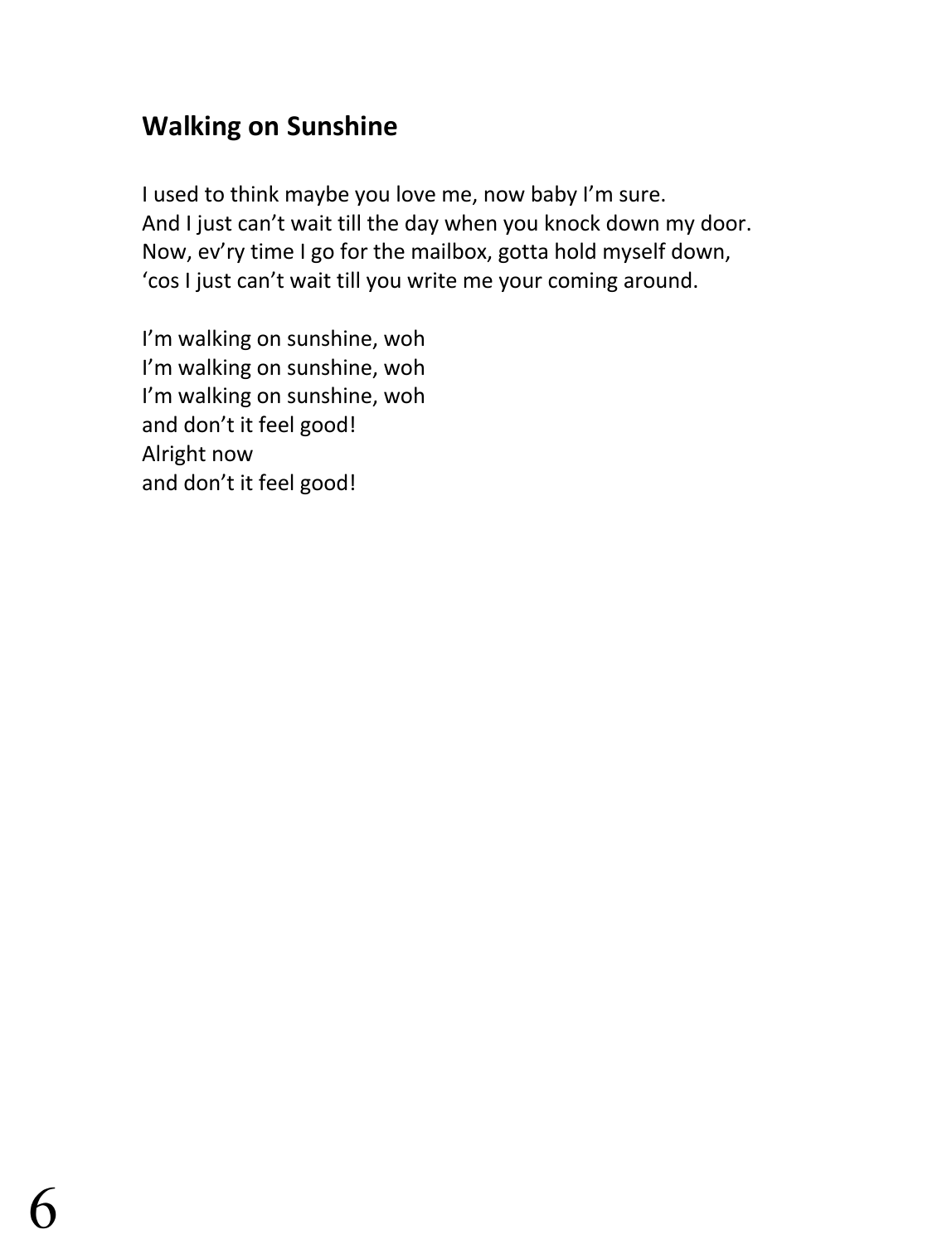### **Do-Re-Mi**

Let's start at the very beginning, a very good place to start, when you read you begin with A, B, C! When you sing you begin with Do-Re-Mi Do-Re-Mi Do-Re-Mi-Fa-So-La-Ti

Doe, a deer, a female deer. Ray, a drop of golden sun. Me, a name I call myself. Far, a long, long way to run. Sew, a needle pulling thread. La, a note to follow sew. Tea, a drink with jam and bread that will bring us back to Doh! Oh! Oh! Oh!

Doe, a deer, a female deer. Ray, a drop of golden sun. Me, a name I call myself. Far, a long, long way to run. Sew, a needle pulling thread. La, a note to follow sew. Tea, a drink with jam and bread that will bring us back to Doh! Do-Re-Mi-Fa-So-La-Ti-Do, So, Do!